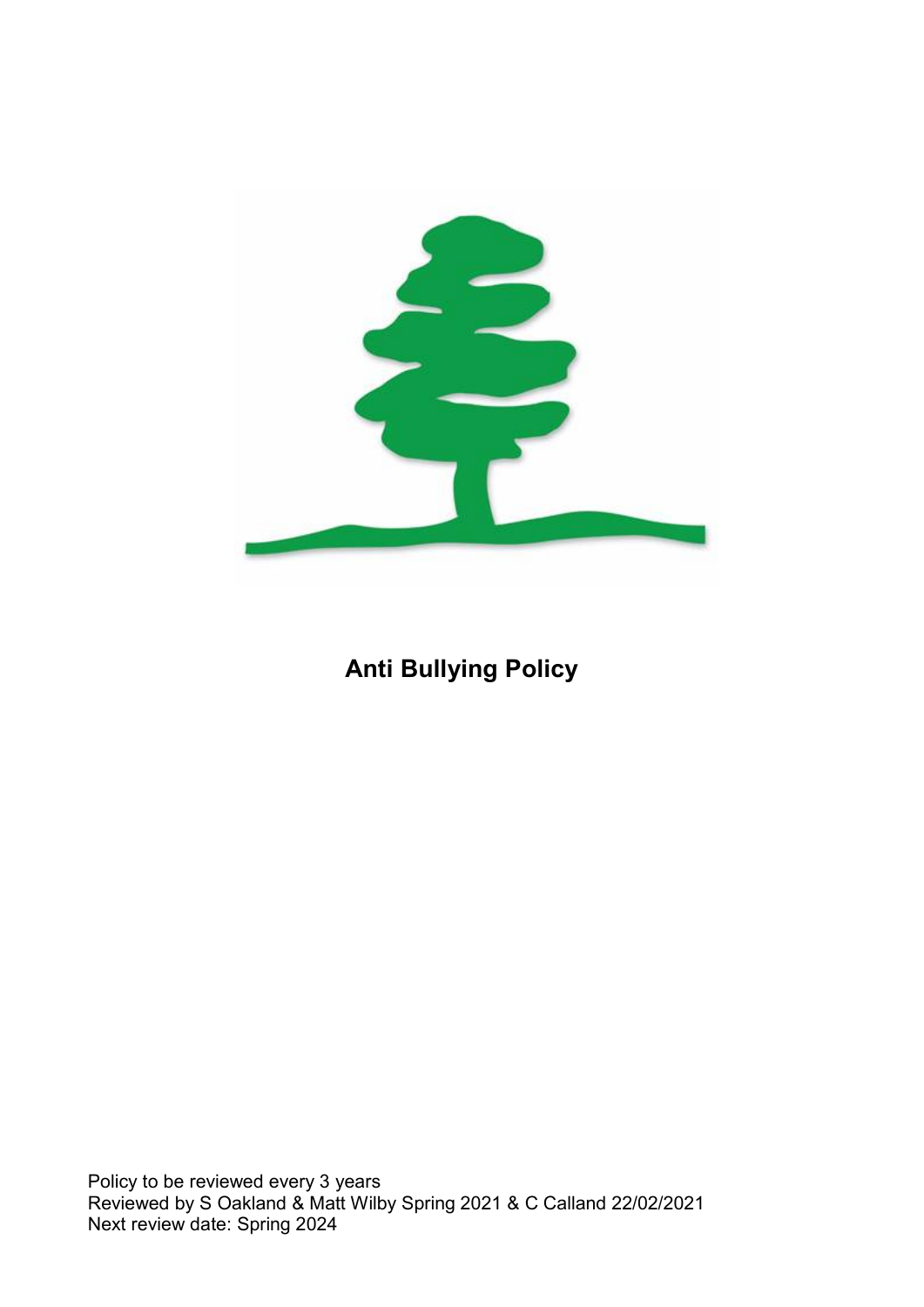# ANTI-BULLYING POLICY

Bullying is completely unacceptable behaviour in St Bartholomew's and will not be tolerated by the governors, staff, parents and pupils. We regard bullying as particularly serious and will always take firm action against it. There are regular themed assemblies promoting a caring school environment, as well as school displays and opportunities within the curriculum to discuss it. We encourage children to work against it and report incidents of bullying.

Bullying is any repeated behaviour, which causes hurt, fear or distress to another person. It can be physical, social or psychological, intentional or unintentional.

#### Forms of Bullying:

| <b>Physical</b>                                                 | hitting, kicking, pushing, damaging or stealing belongings                                                                                                           |
|-----------------------------------------------------------------|----------------------------------------------------------------------------------------------------------------------------------------------------------------------|
| <b>Verbal</b>                                                   | name calling, insulting or racist remarks, threatening comments, ridicule                                                                                            |
| <b>Social</b>                                                   | excluding someone from social groups or games                                                                                                                        |
| Indirect                                                        | spreading stories or gossip about someone or their family background                                                                                                 |
| Cyber                                                           | any form of cyber bullying ie inappropriate use of<br>Messaging, social media, email.                                                                                |
| <b>SEN/disability</b><br>Homophobic                             | excluding or insulting someone because of any disabilities or SEN difficulties<br>any form of bullying on the grounds of sexual orientation (homophobic or biphobic) |
| <b>Sexist</b><br><b>Related to home</b><br><b>Circumstances</b> | any form of bullying towards someone because of their gender<br>bullying because of home situations seen to be different (e.g. social deprivation)                   |
| Appearance and<br>health                                        | prejudice because of the way people look or based on someone's race/religion or<br>culture                                                                           |

#### Reporting Bullying

All teaching and non-teaching staff, including lunchtime supervisors, should be alert to the signs of bullying and act promptly and firmly. Pupils may see failure to respond to incidents or allegations as tolerating bullying. As bullying tends to occur during break time, all staff have training and updates of any potential bullying that may be taking place. The Headteachers have a legal duty to take measures to prevent all forms of bullying among pupils.

Lead members of staff with responsibility for bullying incidents in school: Headteacher, Senior Leadership Team and Phase Leaders.

Aims and Purpose of the Policy

- To ensure a secure and happy environment free from threat, harassment, discrimination or any type of bullying behaviour.
- To create an environment where all are treated with dignity and respect and where all members of the school community understand that bullying is not acceptable.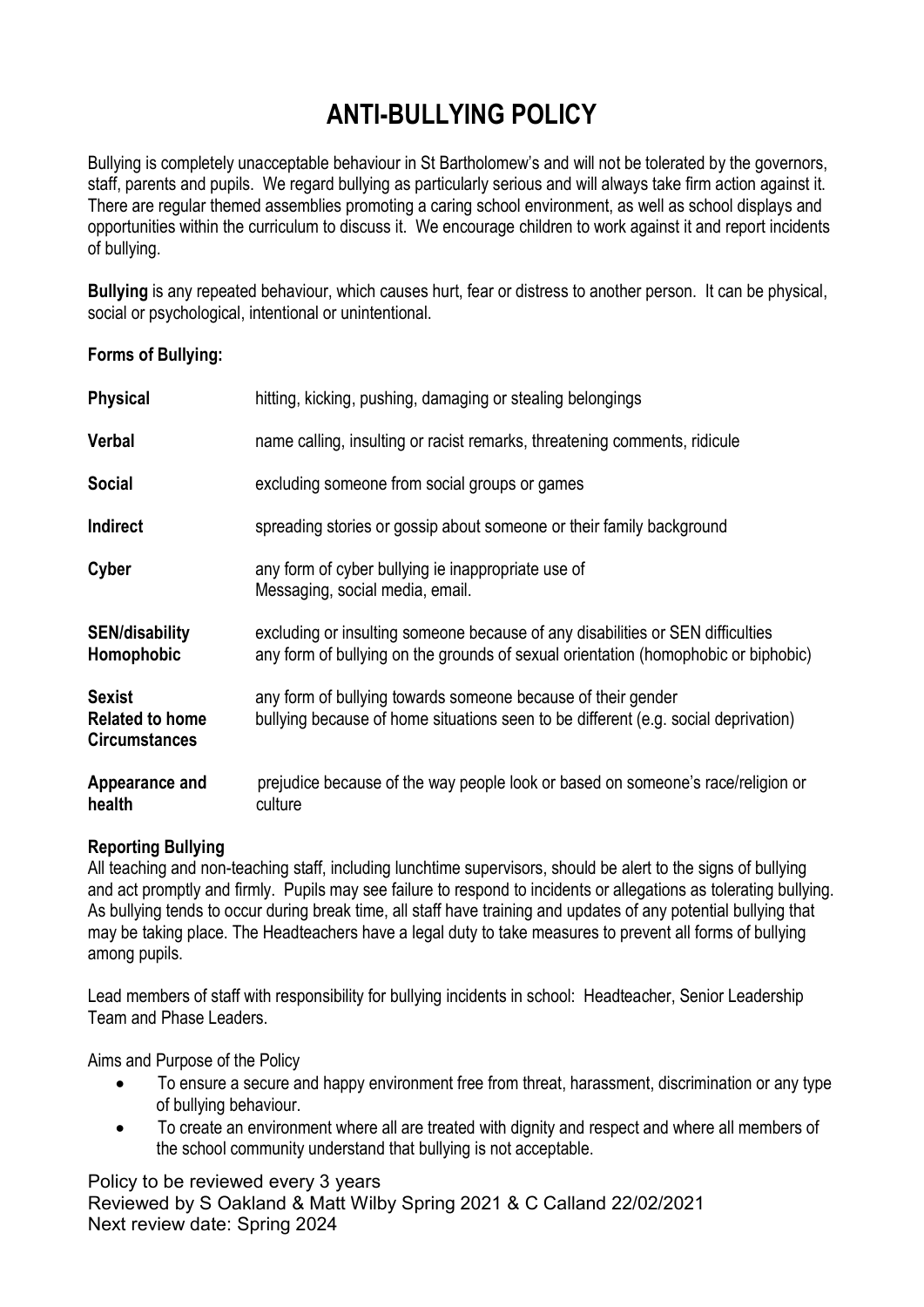- To ensure a consistent approach to preventing challenging and responding to incidents of bullying that occur.
- To inform pupils and parents of the school's expectations and to foster a productive partnership which helps to maintain a bullying-free environment.
- To outline our commitment to continuously improving our approach to tackling bullying by regularly monitoring and reviewing the impact of our preventative measures.

# Preventative Strategies

#### Pupils:

If you are being bullied:

- Don't blame yourself for what is happening
- Look at them and tell them to stop
- Move away in a calm manner
- Speak out
- Tell a member of staff (teacher or supervisor)
- Tell your family or friend or buddy

REMEMBER: Bullying is STOP Several Times On Purpose

#### STOP (Start Telling Other People)

Don't bully other people:

- Think about your behaviour
- Don't get involved in any form of bullying
- Let others join in when they want to play
- Respect other people

#### Bystander behaviour is not tolerated

If you see someone being bullied:

- Don't smile or laugh
- Tell a member of staff
- If you can, tell the bully to stop
- Don't respond to peer pressure

The school takes peer on peer abuse very seriously and considers that this is bullying- several times on purpose between fellow pupils. This would be dealt with in the same way as any serious bullying situation and would involve pupils and parents as necessary.

# Parents:

- Support and understanding at home are important in helping people to cope with bullying – do all you can to help children to value themselves
- Report any incidents to your child's class teacher or a member of SLT
- Don't encourage further aggression with "hit him / her back" attitude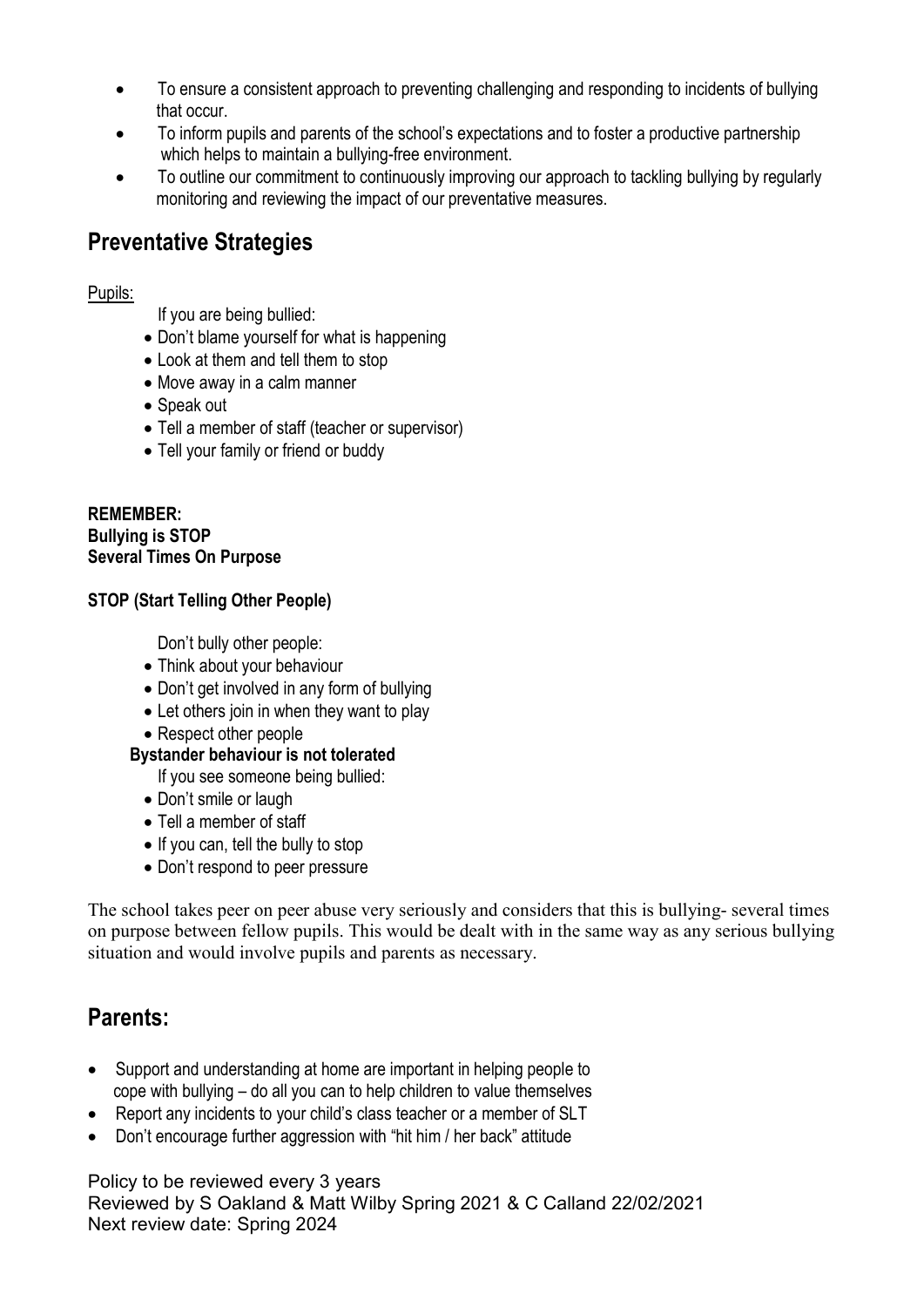# School:

#### **Curriculum**

The school will promote awareness through curriculum activities:

- PSHE discuss bullying in terms of relationships with others. Promoting either through whole school events eg Anti Bullying Week and use of the Jigsaw Programme of **Study**
- RE bullying can be dealt with through moral values and personal relationships
- English explore through stories and drama the effects of bullying
- Humanities use examples of persecuted groups and discuss racial discrimination. History examples of persecution e.g. in World War II
- PE involve all children in activities and don't discriminate against the less able
- Circle Time/Talk Partners involvement of all by all

#### Teaching Style

Teachers will actively support co-operative behaviour in the following ways:

- Lead by example and treat the pupils with respect
- Involve pupils in setting explicit rules for appropriate behaviour both in and out of the classroom
- Set tasks which involve collaborative problem-solving
- Accept all points of view and contributions to a lesson
- Adopt a collaborative approach to the resolution of any form of conflict between pupils in the classroom
- Avoid apparently light hearted comments about pupils which may be offensive to them
- Circle time / PSHE sessions including social stories for younger children
- Dealing separately with an alleged bullying incident in class

### Governors

- Appointed governor to be responsible for monitoring the school policy for the promotion of good behaviour and prevention of bullying
- Ensure the Anti Bullying policy is regularly reviewed and that representatives from all sections of the school community are involved in the process.
- Ensure that the school acknowledges the possibility that bullying may take place and there are ways in which pupils can safely report incidents which do occur
- Ensure that information on the monitoring of bullying within the school is reported annually to Health, Safety, Site & Safeguarding Committee who report to full governors meeting

#### Formal Procedure for Incidents of Bullying

For all staff part-time and full-time

- 1. All complaints to go to the Class Teacher, Assistant Head and Head Teacher
- 2. Record incidents and ensuring discussions with all children involved.
- 3. Talk to the children involved (both target and bully)
- 4. Involve parents and explain action taken, why and what they can do to reinforce and support. Send report to parents.

#### If further action is required –

5. Report to Governors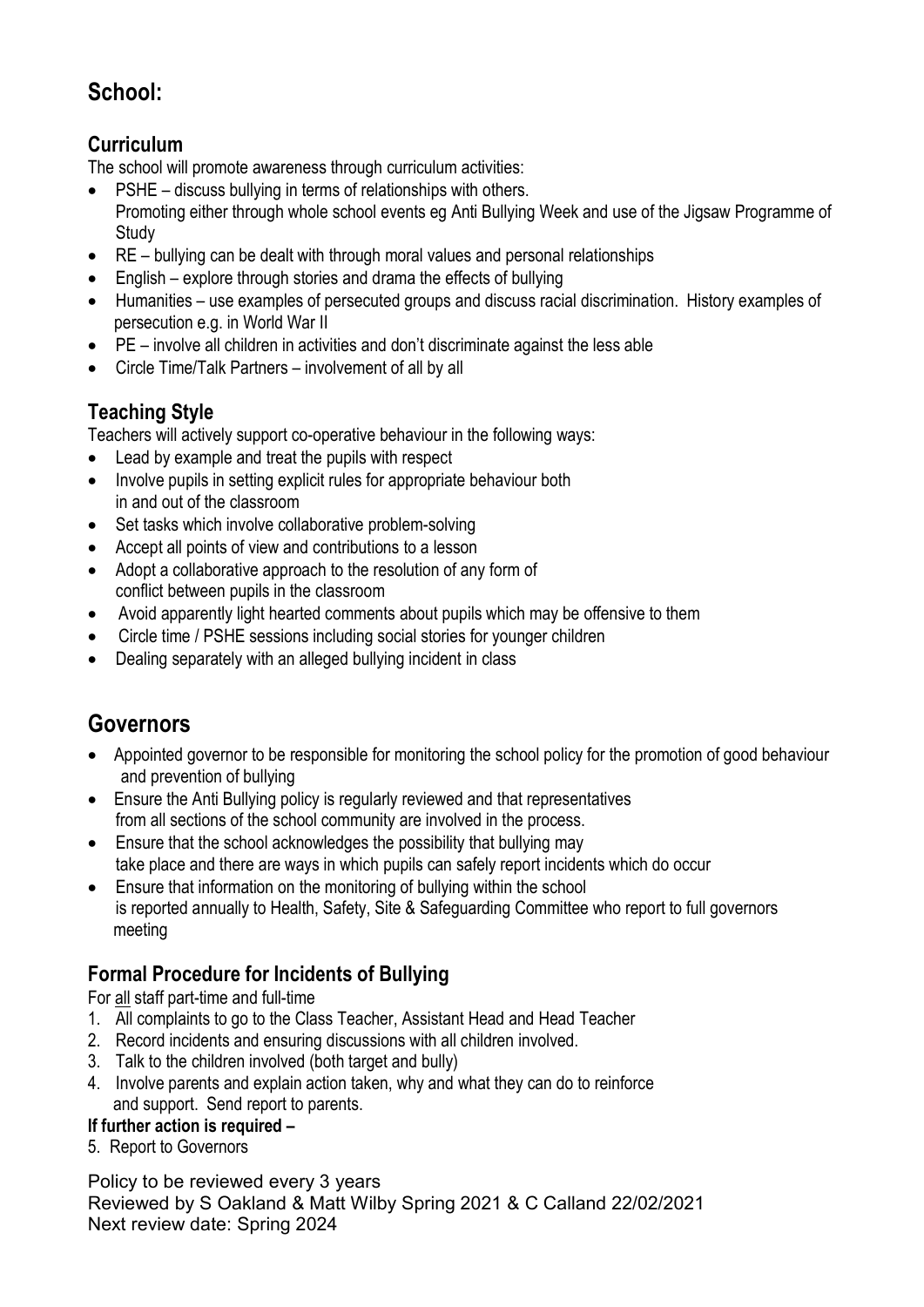6. Official complaints procedure – LA Corporate Complaints Procedure

### Informal Procedure

- 1. Stress that watching and doing nothing is supporting the bully / bullies
- 2. Be aware of and tackle any racist or sexist language (see Anti-Racist and Equality Policy)
- 3. Give support to both target and bully. Target needs self-esteem and self value.
- 4. Bully needs to work with others. Do not bully the bully find out why they are bullying. Help with Circle Time, nurture groups, buddying.
- 5. Reward non-aggressive behaviour in school always following the school's Positive Behaviour approach
- 6. Follow up to support target and prevent re-occurrence
- 7. Make clear to parent unacceptability of bullying
- 8. Use peer group pressure and disapproval (see Behaviour and Special Needs Policies).
- 9. Help children to see other point of view and make them aware of newcomers, lonely or shy children.
- 10. Regular INSET training and staff meetings to discuss bullying.
- 11. Vulnerable children are brought to staff's attention at the weekly staff meeting (15 minute phase meetings).

# Reporting and Monitoring of Bullying

- Pupils should tell a trusted adult in school.
- The adult will inform the class teacher who will discuss the incidents and take action with the head teacher or in her absence the Senior Leadership Team.
- All actions of bullying are recorded on the online and secure recoding system CPOMS and appropriate staff are tagged to receive an alert via email once a message is posted. Follow up actions are also recorded on CPOMS.
- The Headteacher reports all incidents to the governing body at each full Governors meeting. Instances of bullying are also discussed at the sub-committee meetings of the Health, Site, Safety and Safeguarding meetings of the governors.
- Governor responsible for the Anti-Bullying Policy to review the incidents annually
- Unresolved or serious incidents to be reported to the Chair of Governors and the Governor appointed to monitor bullying.
- The Governing Body will monitor the implementation of the policy.
- The Governing Body will review the anti-bullying policy regularly and revise if necessary in the ongoing process of school development planning.
- The Governing Body will monitor the INSET training given to staff and recommend further training if required.

Where bullying outside school is reported to school staff it will be investigated and acted on. The Headteacher should also consider whether it is appropriate to notify the police.

### Bullying outside of school

Bullying is unacceptable and will not be tolerated, whether it takes place inside or outside of school. Bullying can take place on the way to and from school, before or after school hours, at the weekends or during school holidays, or in the wider community. The nature of cyber bullying in particular means that it can impact on

Policy to be reviewed every 3 years

Reviewed by S Oakland & Matt Wilby Spring 2021 & C Calland 22/02/2021 Next review date: Spring 2024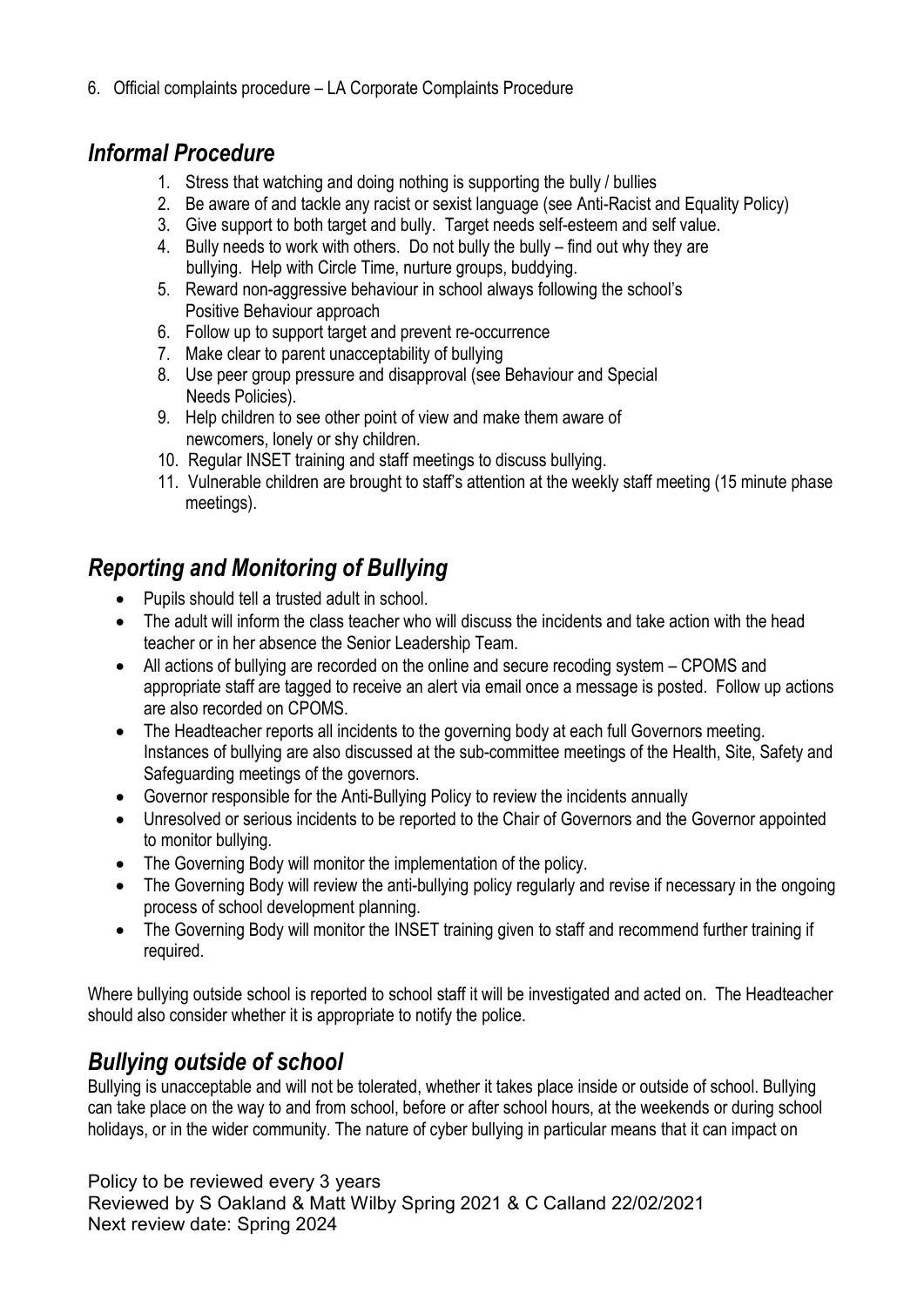pupil's wellbeing beyond the school day. Staff, parents and carers, and pupils must be vigilant to bullying outside if school and report and respond according to their responsibilities outlined in this policy.

# Derogatory Language

Derogatory or offensive language is not acceptable and will not be tolerated. This type of language can take any of the forms of bullying listed in our definition of bullying. It will be challenged by staff and recorded and monitored on CPOMS and follow up actions and sanctions, if appropriate, will be taken for pupils and staff found using any such language. Staff are also encouraged to record the casual use of derogatory language using informal mechanisms on CPOMS.

### Prejudice based incidents

A prejudice based incident is a one-off incident of unkind or hurtful behaviour that is motivated by a prejudice or negative attitudes, beliefs or views towards a protected characteristic or minority group. It can be targeted towards an individual or group of people and have a significant impact on those targeted. All prejudice based incidents are taken seriously and recorded and monitored in school, with the headteacher regularly reporting incidents to the governing body. This not only ensures that all incidents are dealt with accordingly, but also helps to prevent bullying as it enables targeted anti-bullying interventions.

### School strategies to prevent and tackle bullying

We use a range of measures to prevent and tackle bullying including:

- Our school vision is at the heart of everything we do and ensures that all members of the school community are revered and respected as members of a community where all are known and loved by God.
- We use a pupil-friendly anti-bullying policy to ensure that all pupils understand the policy and know how to report bullying. (STOP and talk to a trusted adult )
- The PSHE programme of study includes opportunities for pupils to understand about different types of bullying and what they can do to respond and prevent bullying. It also includes opportunities for pupils to learn to value themselves, value others and appreciate and respect difference.
- Collective worship explores the importance of inclusivity, dignity and respect as well as other themes that play a part in challenging bullying.
- Through a variety of planned activities and time across the curriculum pupils are given the opportunity to gain self-confidence and develop strategies to speak up for themselves and express their own thoughts and opinions.
- Circle time provides regular opportunities to discuss issues that may arise in class and for teachers to target specific interventions. Listening Lunches with a trained listener also gives children a chance to talk to a trusted adult if they feel that they are being bullied.
- Stereotypes are challenged by staff and pupils across the school.
- Peer-mentoring, pupil-led programmes (SSOCS friendly lunchtimes sports activities) offer support to all pupils.